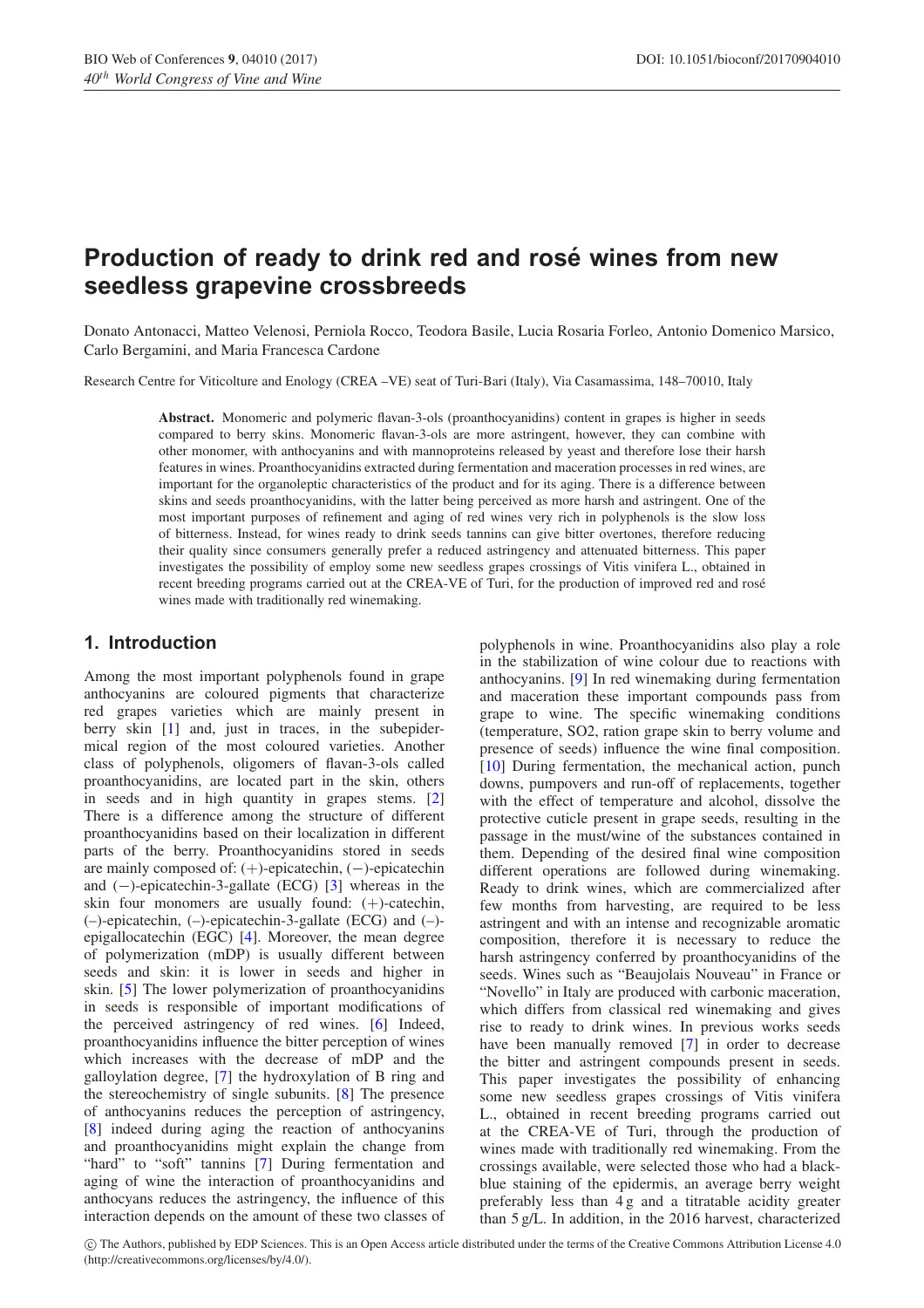by strong development of rot, the grapes of the vines that in mid-late October were completely healthy were picked, with a good chance to possess resistance / tolerance to the above adversity. The crossings used in the trial were 6 in 2015 (early maturation genotypes) and 6 in 2016 (late maturation genotypes). The genetic diversity of the varieties was tested with ampelographic analysis and analysis of molecular markers SSR. The grapes were fermented immediately after collection comprising the steps of disarticulation of the grapes, crushing, activation with selected yeast, maceration (fermentation at controlled temperature), separation of the wine from the pomace. After subsequent stabilization, the wines were analyzed for the most important oenological parameters. The wines are described as fruity and quite balanced, with separate colour intensity as a function of the grapes used in the experimentation and, indeed, they show different winemaking potential.

# **2. Experimental section**

## **2.1. Harvest and wine production**

During ripening the main parameters of grape maturation were checked (pH, total acidity and sugar content), together with the presence and number of seeds. Berries without any trace of seeds belong to the 1 apirenic class (seedless), while berries with small hint of seeds which remain soft and herbaceous even late in ripening belong to the 2/3 apirenic class. Finally to 4 apirenic class belong varieties that have the fully formed, woody and taught seeds. For both vintages grapes have been harvested the same day in order to perform the winemakings at the same time. It was employed the same winemaking technique inoculating the same commercial yeast (Awri350 – Maurivin company). Three manually fullings every 7–8 hours were performed during the first <sup>3</sup>*/*<sup>4</sup> of the consumption of sugars during the fermentation process, and then two fullings every 10–12 hours until the total consumption of the sugars (Babo<sup>°</sup>) were performed. Finally musts were manually pressed in a wine press and stored at 10 ◦C after two-three days until bottling.

### **2.2. Chemicals**

Formic acid, hydrochloric acid and water (HPLC grade) were purchased from J.T. Baker (Deventer–Holland). Ethanol RPE was purchased from Carlo Erba (Milano, Italy). The anthocyanins delphinidin-3-O-glucoside chloride, cyanidin-3-O-glucoside chloride, peonidin-3-Oglucoside chloride, and malvidin-3-O-glucoside chloride, the flavonols, quercetin-3-O-glucoside and kaempferol-3-O-glucoside, and the flavan-3-ols, procyanidin B2, (+)-catechin and (−)-epicatechin were purchased from Extrasynthese (Genay, France) and used as HPLC reference standards.

### **2.3. Grape must and wine composition**

Total acidity, pH and alcohol were all determined on wine according to EEC regulation 2676/90. °Brix was measured from fresh berries by refractometer (Atago Pocket Refractometer). The spectrophotometric analyses were performed on an Agilent 8453 single-beam UV/VIS spectrophotometer. The Folin-Ciocalteu index for total polyphenols, the total flavonoids and the total anthocyanins amounts were measured following the Di Stefano et al. methods. [\[11\]](#page-5-10) Due to the limited amount of grape available from the plants of the collection, two wine samples were analyzed for each variety.

## **2.4. HPLC–DAD analysis**

An HPLC 1100 equipped with a DAD detector (Agilent Technologies, Palo Alto, Calif., USA) was used. The samples were injected into a Phenomenex Synergi Hydro-RP 80A C18 column  $(250 \times 4.6 \text{ mm}, 4 \mu \text{m})$  with a precolumn. Separation was carried out at  $22^\circ$ C, the flow rate was 1.0 mL/min and the injection volume  $20 \mu L$ . The following gradient system was used with water / formic acid (90:10, v/v) (solvent A) and methanol / water / formic acid (50:40:10, v/v) (solvent B): linear gradients from 85 to 55% A in 15 min; from 55 to 30% A in 30 min; from 30 to 10% A in 10 min; from 10 to 0.1% A in 5 min; from 0.1 to 85% A in 10 min; equilibration time 5 min. The DAD detection was set at 520, 360, and 280 nm. [\[12\]](#page-5-11) Each wine was filtered through a  $0.45 \mu$ m syringe cellulose filter prior HPLC analysis. For 2015 vintage wines an anthocyanins extraction was moreover performed, adapted from the method of De Rosso et al. 2012. [\[12\]](#page-5-11) Compounds were identified according to the retention time and the UV–Vis spectral features described in the literature. The results were expressed in terms of mg/L of malvidin-3-Oglucoside (for anthocyanins), (+)-catechin (for flavan-3 ols) and quercetin-3-O-glucoside (for flavonols).

# **3. Results and discussion**

In 2015 all grapes were harvested that the beginning of October in order to perform a simultaneous winemaking. The analysis on grapes showed that all already accumulated a quantity of sugar over 18◦ Brix and a titratable acidity higher than 5 g/L. At the end of fermentation the pH was between 3.18 and 3.60 and total acidity was between 5.4 and 6.4 (Table [1\)](#page-2-0), suggesting that grapes reached a perfect timing of maturation, with the only exception of S17/039 that probably was still not completely ripen. In 2016 the harvest was performed at the end of October from new genotypes obtained from late ripening varieties in order to compare both early and late ripening grapevine crossbreads. Wines obtained from these grapes shown a pH between 3.32 and 3.71 and a total acidity not below 4.8 g/l of tartaric acid (S04/132). Just for the N07/110 grapevine crossbread, which was characterized by a high production of grapes (15–20 bunches per vine), the pH was lower (3.19) and at the end the fermentation it showed the lowest amount of alcohol (7.8 %vol). The diversity between the different crossbreedings determine a different accumulation of sugar and other compounds and even a difference in the apirenic class, resulting in different wines, even if it was employed the same winemaking technique. Indeed, N11/030 and N11/008 are obtained from the same parents but have a different number of seeds: totally missing in N11/030 but present, still herbaceous and not well formed in N11/030 (Table [1\)](#page-2-0).

Table [2](#page-2-1) shows how alcohol (%vol) remained below 11.5 %vol in all the analyzed wines; it is possible that due to pedoclimatic conditions and type of cultivation of the vines (*tendone*), the plants were able just to produce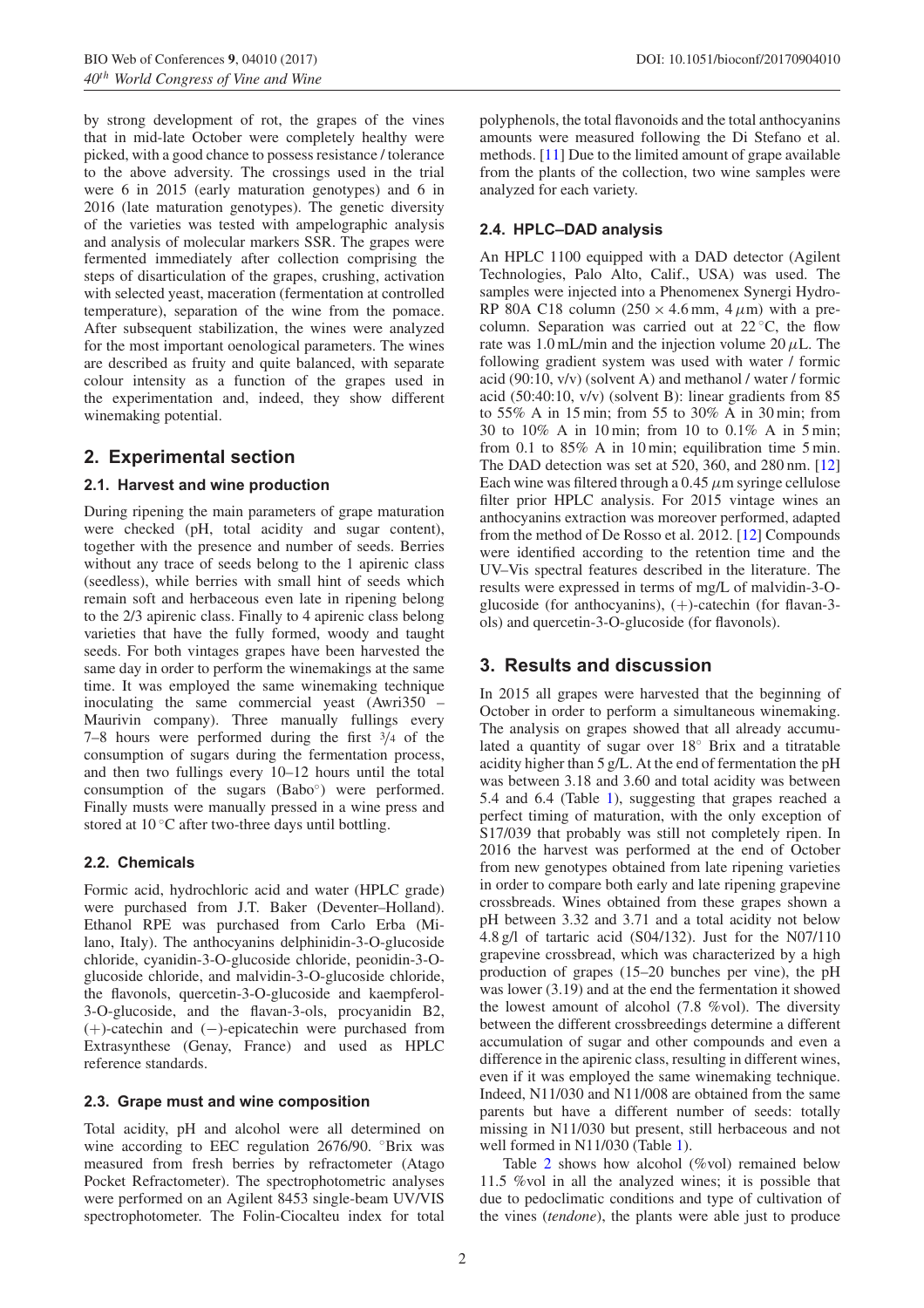| <b>Vintage</b> | <b>Sample</b>                    | AC             | Berry weight $(g)$ | Grape weight $(g)$ | Brix <sup>oa</sup> | $\mathbf{p}$ H <sup>a</sup> | TA <sup>a</sup> |
|----------------|----------------------------------|----------------|--------------------|--------------------|--------------------|-----------------------------|-----------------|
| 2015           | S <sub>18</sub> /009             | 2/3            | 4                  |                    | 20.6               | 3.34                        | 6.1             |
|                | S <sub>17</sub> /039             | 2/3            | 3.1                |                    | 18.3               | 3.18                        | 4.9             |
|                | S <sub>20</sub> /071             | 2/3            | 2.5                |                    | 21.8               | 3.44                        | 7.3             |
|                | N <sub>06</sub> /124             |                | 2                  |                    | 20.1               | 3.67                        | 5.1             |
|                | N <sub>20</sub> /137             |                | 3.2                |                    | 18.8               | 3.36                        | 6.5             |
|                | N22/115                          |                | 3                  |                    | 20.4               | 3.51                        | 5.5             |
| 2016           | S04/142                          |                | 2.2                | 272.3              | 19.9               | 3.83                        | 6.2             |
|                | S23/115                          |                | 4.4                | 483.8              | 18.6               | 3.46                        | 6.2             |
|                | N <sub>11</sub> /030             |                | 3                  | 110.7              | 20.5               | 3.80                        | 6.4             |
|                | N <sub>07</sub> /11 <sub>0</sub> |                | 3.6                | 593.3              | 15.9               | 3.45                        | 5.1             |
|                | N <sub>11</sub> /008             | 2/3            | 4.1                | 274.7              | 18.9               | 3.82                        | 5.2             |
|                | S04/132                          | $\overline{4}$ | 3.7                | 350.5              | 17.4               | 3.67                        | 6.3             |

#### <span id="page-2-0"></span>**Table 1.** Grape.

Calculated on must. AC: apirenic class; TA: total acidity.

<span id="page-2-1"></span>**Table 2.** Chemical composition of wine.

| <b>Sample</b> | Apirenic class | рH              | <b>Total acidity</b> | $\%$ Vol |
|---------------|----------------|-----------------|----------------------|----------|
| S18/009       | 2/3            | $3.41 \pm 0.03$ | $6.4 \pm 0.1$        | 9.3      |
| S17/039       | 2/3            | $2.94 \pm 0.01$ | $7.5 \pm 0.1$        | 9.0      |
| S20/071       | 2/3            | $3.18 \pm 0.00$ | $6.2 \pm 0.1$        | 10.9     |
| N06/124       | ı              | $3.39 \pm 0.01$ | $5.5 \pm 0.1$        | 11.1     |
| N20/137       | 1              | $3.39 \pm 0.01$ | $5.6 \pm 0.1$        | 10.4     |
| N22/115       | 1              | $3.60 \pm 0.03$ | $5.4 \pm 0.1$        | 10.5     |
| S04/142       | 1              | $3.52 \pm 0.01$ | $5.5 \pm 0.1$        | 10.5     |
| S23/115       | 1              | $3.32 \pm 0.01$ | $6.6 \pm 0.4$        | 10.1     |
| N11/030       | 1              | $3.71 \pm 0.01$ | $5.9 \pm 0.1$        | 11.2     |
| N07/110       | 1              | $3.19 \pm 0.00$ | $6.1 \pm 0.1$        | 7.8      |
| N11/008       | 2/3            | $3.70 \pm 0.00$ | $5.1 \pm 0.1$        | 9.9      |
| S04/132       | 4              | $3.55 \pm 0.02$ | $4.8 \pm 0.2$        | 9.4      |
| <b>ANOVA</b>  |                | ***             | ***                  |          |

Total acidity is expressed as g/l of tartaric acid. \*\*\*: Values are significantly different  $(p<0.001)$ .

an amount of sugar that did not exceeded 21◦ Brix. This was confirmed by the "Saturno 150" analyzer (Crony Instruments) analysis of the residual sugar in the wines at the end of the fermentation, which were all completely dry  $\left($  < 1 g/L of residual sugar).

The colour intensity (C.I.) is different among 2015 and 2016 wines (Table [3\)](#page-2-2). In 2016 the C.I. is 0.3 on average and only N11/030 wine shows the highest value (0.60), instead in 2015 the C.I. is 0.58 on average, with N20/137 as the less coloured wine (0.30). For all wines there was no influence of the "blue" component i.e. 620 nm absorbance, as it was expected since they are not young wines. In 2015 the 520 nm component is especially important if compared with the other two (420 and 620 nm), instead in 2016 the 420 nm is the most important component, with the exception of S23/115 for whom 520 nm component is greater. However, 420 and 520 nm are the two most important components in rosé wines, indeed, even after a traditional red winemaking the wines obtained did not showed a great red colour with a few exception.

Table [4](#page-3-0) shows that N06/124 and N22/115 (both wines of 2015) have the highest content of total polyphenols and total flavonoids but only N06/124 has a high content of total anthocyanins. For N22/115 wine a large contribution to the polyphenolic compounds pool comes from the hydroxycinnamic and benzoic acids (data not shown). Generally, for some wines with a high total polyphenolic content we found that a considerable part of this parameter is linked to the presence of benzoic and hydroxycinnamic <span id="page-2-2"></span>**Table 3.** Colour.

| <b>Sample</b>        | C.I.            | Т                 | %420 | %520             | %620     |
|----------------------|-----------------|-------------------|------|------------------|----------|
| S18/009              | $0.62 \pm 0.00$ | $0.75 \pm 0.01$   | 36.9 | 49.4             | 13.8     |
| S <sub>17</sub> /039 | $0.51 \pm 0.01$ | $0.65 \pm 0.00$   | 34.8 | 53.1             | 12.2     |
| S20/071              | $0.76 \pm 0.01$ | $0.70 \pm 0.00$   | 35.6 | 51.3             | 13.1     |
| N06/124              | $0.80 \pm 0.02$ | $0.65 \pm 0.01$   | 34.3 | 52.9             | 12.8     |
| N20/137              | $0.30 \pm 0.01$ | $1.01 \pm 0.02$   | 44.6 | 44.0             | 11.4     |
| N22/115              | $0.50 \pm 0.01$ | $1.07 \pm 0.01$   | 44.1 | 41.3             | 14.6     |
| S04/142              | $0.20 \pm 0.02$ | $1.46 \pm 0.07$   | 52.8 | 36.4             | 10.7     |
| S23/115              | $0.25 \pm 0.00$ | $0.93 \pm 0.00$   | 44.0 | 47.3             | 8.7      |
| N11/030              | $0.60 \pm 0.05$ | $1.45 \pm 0.05$   | 50.6 | 34.8             | 14.6     |
| N07/110              | $0.20 \pm 0.02$ | $1.09 \pm 0.04$   | 44.9 | 41.3             | 13.8     |
| N11/008              | $0.31 \pm 0.01$ | $1.05 \pm 0.01$   | 45.9 | 43.8             | 10.3     |
| S04/132              | $0.25 \pm 0.01$ | $1.00 \pm 0.01$   | 45.3 | 45.5             | 9.2      |
| <b>ANOVA</b>         | ***             | ***<br>.<br>$  -$ |      | $\sim$<br>$\sim$ | $\cdots$ |

C.I. (Colour intensity); T (Tint). \*\*\*: Values are significantly different  $(p<0.001)$ .

acids instead of flavonoids (HPLC analysis data not shown), especially for S20/071, N22/115, N11/030 and S04/132 wines. Concerning 2016 vintage wines N11/008 shows the highest content of both total polyphenols and total anthocyanins.

Two 2015 (S20/071 and N06/124) and one 2016 (N11/008) wines show the highest total anthocyanins amount. Anyway, the HPLC analysis of anthocyanins showed different results for wines from the two vintages. Four wines of 2015, namely S18/009, S17/039, S20/071, N20/137 and N22/115 are poor of the main anthocyanins usually found in wines and showed peaks at the end of the chromatogram which are characteristic of polymerized anthocyanins. Indeed, the colour of these wines was orange-red, suggesting the presence of oxidized forms.

Wine N06/124 was an exception showing an anthocyanin profile similar to 2016 vintage wines. The HPLC analysis performed on wines of the 2016 vintage shows how the principal anthocyanin is malvidin-3-Oglucosyde and its coumaroylated product (Table [5\)](#page-4-0). All mono glucosylated forms, even if in small amount in certain varieties, are present with the exception of cyanidin in wines N11/030, N07/110, N11 /008 and N06/124 (2015). Malvidin has two methoxy groups, for that reason it is more resistant to oxidation, it looks like that in our winemaking conditions it was the main anthocyanin present in wine and also after few months after bottling, as it was detected by HPLC in good quantity in 2016 wines and is still the highest anthocyanins in even after one year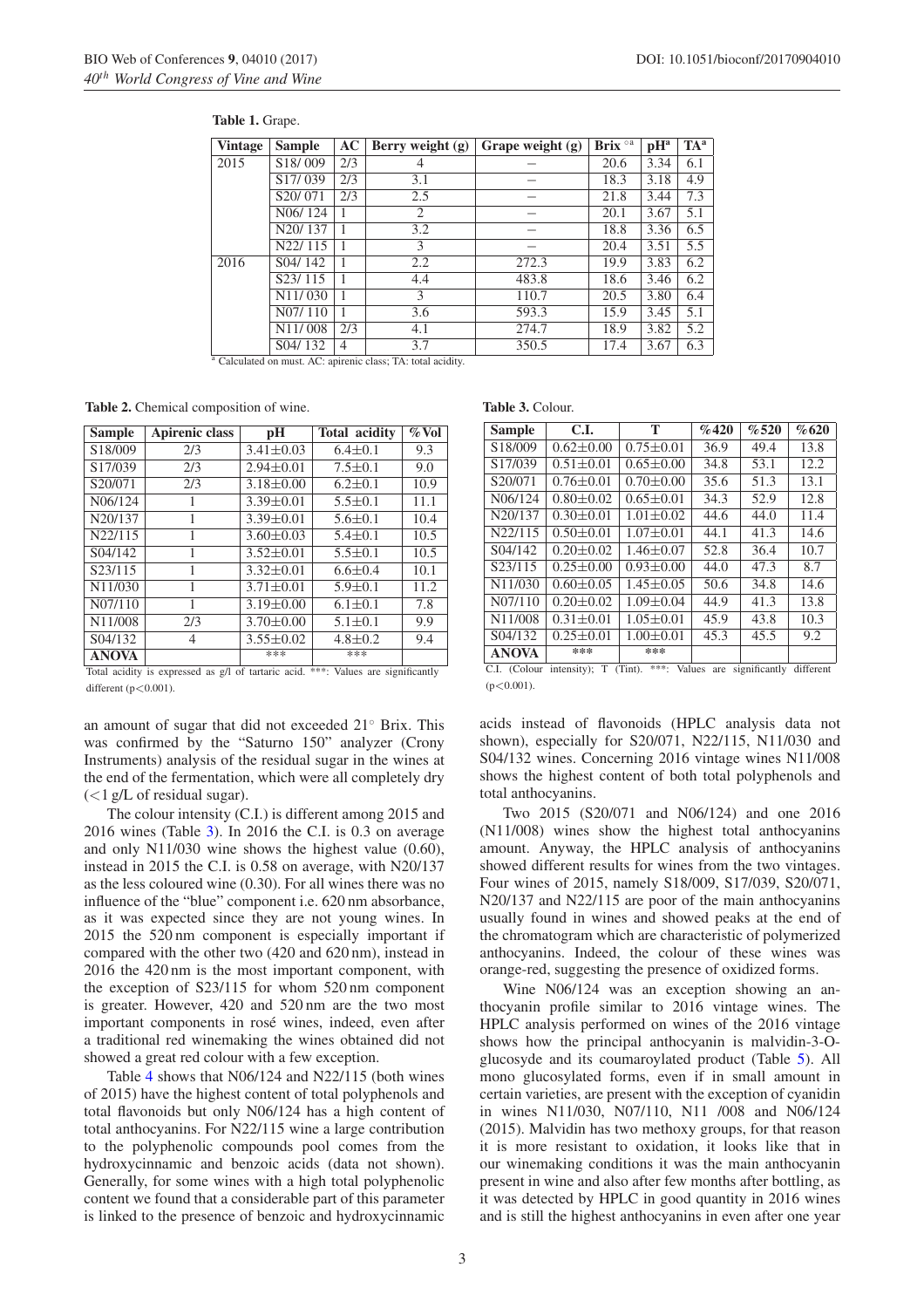| <b>Sample</b>        | <b>Total polyphenols</b> | <b>Total flavonoids</b> | <b>Total anthocyanins</b> |
|----------------------|--------------------------|-------------------------|---------------------------|
| S <sub>18</sub> /009 | $567.28 \pm 15.09$       | $475.4 \pm 50.4$        | $84.0 \pm 7.3$            |
| S17/039              | $776.51 \pm 18.52$       | $780.4 \pm 5.6$         | $64.1 \pm 4.4$            |
| S20/071              | 797.23±28.83             | $605.1 \pm 26.6$        | $104.5 \pm 2.6$           |
| N06/124              | 1394.53±18.98            | $1287.5 \pm 28.0$       | $134.2 \pm 4.6$           |
| N20/137              | $641.39 + 9.13$          | $530.7 + 4.7$           | $35.7 \pm 5.8$            |
| N22/115              | 1173.18±13.93            | $800.2 \pm 11.2$        | $56.1 \pm 7.8$            |
| S04/142              | $332.21 \pm 7.02$        | $228.8 + 4.2$           | $32.8 \pm 1.5$            |
| S23/115              | $528.22 \pm 6.24$        | $416.0 \pm 0.0$         | $52.3 \pm 3.0$            |
| N11/030              | $397.67 \pm 0.05$        | $186.2 \pm 39.2$        | $35.8 \pm 3.9$            |
| N07/110              | $329.24 \pm 9.01$        | $264.4 \pm 54.6$        | $19.2 \pm 2.8$            |
| N11/008              | $666.48 \pm 13.13$       | $556.6 \pm 2.8$         | $149.7 \pm 3.2$           |
| S04/132              | $608.07 \pm 23.05$       | $454.6 \pm 12.6$        | $80.9 \pm 1.9$            |
| <b>ANOVA</b>         | ***                      | ***                     | ***                       |

<span id="page-3-0"></span>**Table 4.** Polyphenolic indexes.

\*\*: Values are significantly different  $(p<0.001)$ . Total polyphenols and total flavonoids are expressed as

mg/l of (+) catechin; total anthocyanins are expressed as mg/l of malvidin-3-O-glucoside.

(2015 wines). There are some varieties that present higher amount of other anthocyanins: S23/115 has the highest amount of peonidin-3-O-glucoside; N11/008 of petunidin-3-O-glucoside and S20/071 of cyanidin-3-O-glucoside. Therefore would be interest to further investigate this aspect in order to understand if this is due to a specific and characteristic production of these anthocyanins in the hybrid grapes. Acetylated and coumaroylated forms are also present, unfortunately it was not possible to identify all the detected compound due to a lack of available standards.

In wines from 2015 vintage the HPLC analysis generally showed few anthocyanins in small amounts and polymeric forms of anthocyanins, eluted together at the end of the chromatogram. It is possible that a part of the anthocyanins did polymerized with other organic compounds or polyphenols or have been oxidized, resulting in a decrease of their content by time. Since the number and amount of compounds found did not justify the total anthocyanin parameter and the colour observed (both measured using the 520 nm absorbance) we also hypnotize the presence of cofactors which link with anthocyanins resulted in an increase of perceived colour (hypercromic effect) as reported by other authors. [\[13\]](#page-5-12) Copigmentation is a phenomenon in which pigments and other non-coloured organic components form molecular associations or complexes, resulting in an enhancement in the absorbance. Copigmentation has not previously been taken into account in traditional wine colour measures, in the relationship between colour and pigment analysis, or in spectrophotometric assays for anthocyanin content. A confirm to this hypothesis might come from wine N06/124 (2015 vintage).

As reported in previous works alcohol content inhibits the formation of cofactor-anthocyanis pigment [\[13](#page-5-12)] indeed for N06/124 sample, which is the 2015 wine with the highest alcohol content  $(11.1\%)$  the HPLC analysis shows an anthocyanins profile compatible with the total anthocyanins value.

In 2015 is the opposite: flavan3ols content is higher in "2/3 seeds" than "1 seeds". Unfortunately it was not possible to identify all the detected compound due to a lack of available standards. Therefore we plan to evaluate both the proanthocyanidin and flavan reactive to vanillin content in order to measure the index of condensation (V/L) and perform more detailed analyses using HPLC-MS instruments.

Among the detected flavan-3-ols, all wines showed the presence of both  $(+)$  – catechin and  $(-)$ -epicatechin. Procyanidin B2 was only found in wines from 2015 vintage and in wines and the only two wines of 2016 vintage produced from not completely seedless grapes. There is not a clear link between the presence of galloylated forms and the apirenic classes of the grape employed. In 2015 and 2016 wines (+)-catechin is higher in all wines produced from grapes belonging to 2/3 and 4 apirenic classes for both the vintages (Table [6\)](#page-4-1), and moreover it was high in a wine produced from a seedless variety, namely N06/124.

Instead for (–)-epicatechin there was a higher amount in the seedless 2016 vintage wines, a smaller quantity in the 2/3 class (N11/008) and almost nothing in the 4 apirenic class (S04/132). In 2015 vintage the wines from seedless varieties have a content of epicatechin in average 62.3% lower if compared to the 2/3 varieties. It is possible that the climate influenced the proportion of accumulation of catechin and epicatechin in seedless, 2/3 and 4 grape varieties, therefore would be interesting to investigate how the metabolic pathway might have changed depending on the presence or absence of seeds. For procyanidin B2 is interesting to notice how in 2016 this compound is only present in wines produced by 2/3 and 4 apirenic classes grapes. Differently in 2015 procyanidin B2 is present in good quantity in the seedless wines, even if it is higher in 2/3 varieties, involving the possibility that ageing of wine increases the presence of oligomeric and polymeric forms. The astringency and bitterness of red wines cannot be predicted from their component composition. There is considerable confusion as to the relative roles of monomeric and polymeric phenols in both astringency and bitterness, and there is growing evidence that the role of monomeric forms is much greater than has previously been considered. An informal sensory analysis has been already performed, and a future planned sensorial trial of these wines will be conducted with a panel of trained testers in order to understand the perception of some important characteristics of these wines especially concerning taste, body, bitterness and astringency.

We were also able to identify the main flavonols which were quercetin glucoside and glucuronide, followed by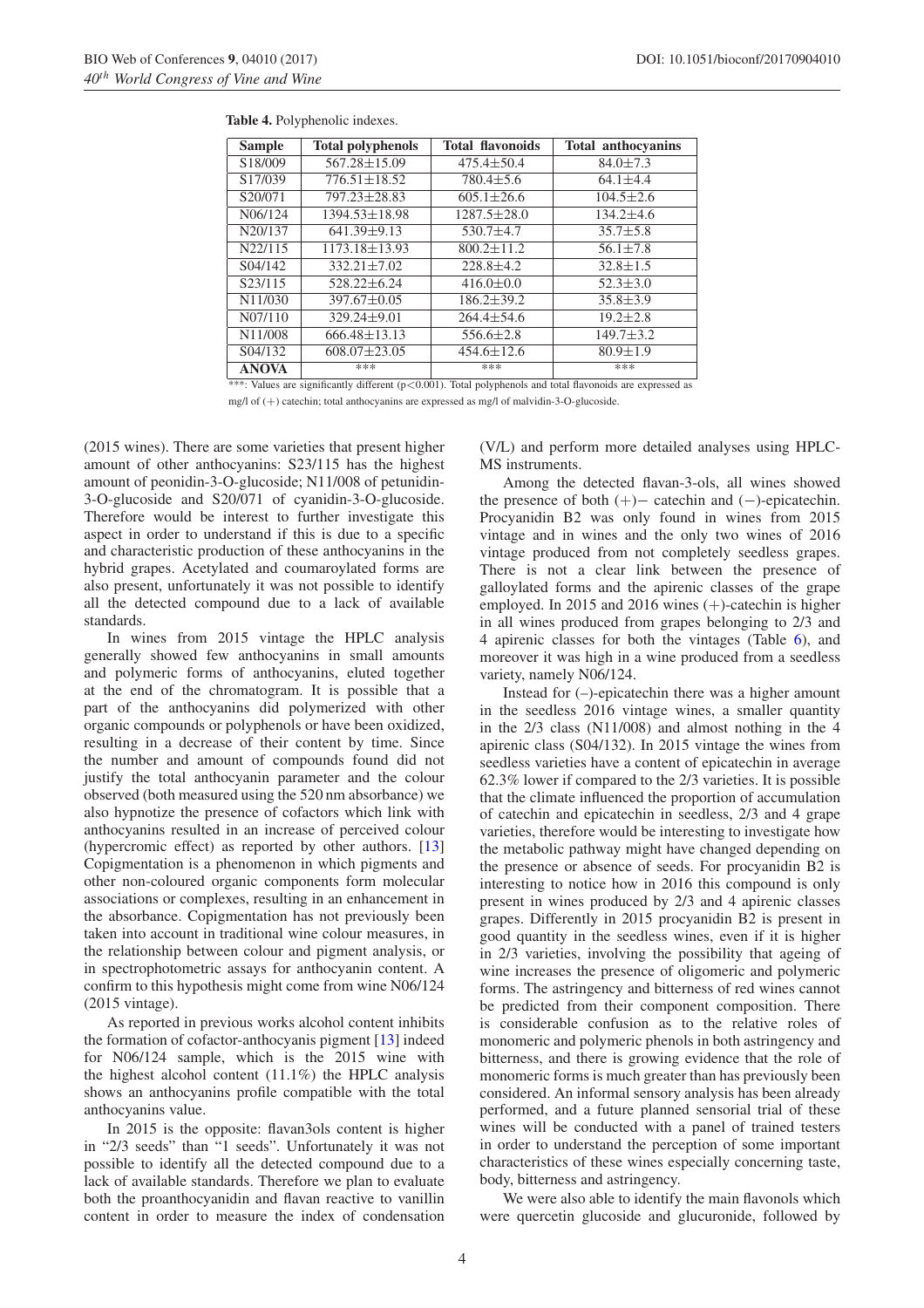| <b>Sample</b>        | DG               | CG              | <b>PeG</b>       | P G              | <b>MG</b>                                                                                                                                                         | <b>PC</b>       | <b>MC</b>        |
|----------------------|------------------|-----------------|------------------|------------------|-------------------------------------------------------------------------------------------------------------------------------------------------------------------|-----------------|------------------|
| S <sub>18</sub> /009 | $1.36 \pm 0.07$  | $0.12 \pm 0.01$ | $0.18 \pm 0.01$  | $0.23 \pm 0.013$ | $7.02 \pm 0.34$                                                                                                                                                   | $0.24 \pm 0.0$  | $0.80 \pm 0.04$  |
| S <sub>17</sub> /039 | $0.16 \pm 0.01$  | $0.14 \pm 0.01$ | $0.35 \pm 0.02$  | $0.203 \pm 0.01$ | $4.01 \pm 0.19$                                                                                                                                                   | n.f.            | $0.404 \pm 0.02$ |
| S20/071              | $0.62 \pm 0.030$ | $0.35 \pm 0.01$ | $0.47 \pm 0.02$  | $0.74 \pm 0.04$  | $6.33 \pm 0.31$                                                                                                                                                   | $0.37 \pm 0.02$ | $0.50 \pm 0.02$  |
| N06/124              | $0.60 \pm 0.03$  | n.f.            | $2.83 \pm 0.14$  | $1.89 \pm 0.09$  | $37.11 \pm 1.80$                                                                                                                                                  | $0.43 \pm 0.02$ | $2.93 \pm 0.14$  |
| N20/137              | n.f.             | $0.09 \pm 0.00$ | n.f.             | $0.14 \pm 0.01$  | $0.25 \pm 0.01$                                                                                                                                                   | n.f.            | n.f.             |
| N22/115              | $0.22 \pm 0.01$  | n.f.            | n.f.             | $0.14 \pm 0.01$  | $0.17 \pm 0.01$                                                                                                                                                   | n.f.            | $0.11 \pm 0.01$  |
| S04/142              | $0.38 \pm 0.02$  | $0.07 \pm 0.00$ | $0.89 \pm 0.043$ | $1.26 \pm 0.06$  | $21.55 \pm 1.04$                                                                                                                                                  | $0.37 \pm 0.02$ | $1.95 \pm 0.09$  |
| S23/115              | $0.282 \pm 0.01$ | $0.12 \pm 0.01$ | $0.97 \pm 0.05$  | $5.78 \pm 0.28$  | $23.58 \pm 1.14$                                                                                                                                                  | $1.83 \pm 0.09$ | $3.10 \pm 0.15$  |
| N11/030              | $0.35 \pm 0.02$  | n.f.            | $0.45 \pm 0.02$  | $0.17 \pm 0.01$  | $18.50 \pm 0.90$                                                                                                                                                  | $0.18 \pm 0.01$ | $1.09 \pm 0.05$  |
| N07/110              | $0.06 \pm 0.00$  | n.f.            | $0.30 \pm 0.01$  | $0.57 \pm 0.03$  | $10.78 \pm 0.52$                                                                                                                                                  | $0.35 \pm 0.02$ | $1.34 \pm 0.06$  |
| N11/008              | $1.46 \pm 0.07$  | n.f.            | $5.10 \pm 0.25$  | $3.18 \pm 0.16$  | $144.64 \pm 7.01$                                                                                                                                                 | $2.89 \pm 0.14$ | $9.29 \pm 0.45$  |
| S04/132              | $0.87 \pm 0.04$  | $0.20 \pm 0.01$ | $2.7 \pm 0.13$   | $5.407 \pm 0.27$ | $69.73 \pm 3.38$                                                                                                                                                  | $1.02 \pm 0.05$ | $4.02 \pm 0.19$  |
| <b>ANOVA</b>         | ***              | ***             | ***              | ***              | ***                                                                                                                                                               | ***             | ***              |
|                      |                  |                 |                  |                  | ***; Values are significantly different ( $p < 0.001$ ). Compounds are expressed as mg/l of malvidin -3-O-glucoside; DG; delphinidin -3-O-glucoside; CG; cvanidin |                 |                  |

#### <span id="page-4-0"></span>**Table 5.** HPLC anthocyanin profile.

-3-O- glucoside; PeG: petunidin -3-O- glucoside; PG: peonidin -3-O- glucoside; MG: malvidin -3-O-glucoside; PC**:** peonidin -3-O- (6-p-coumaroyl) glucoside; MC: malvidin -3-O- (6-p-coumaroyl) glucoside.

| <b>Sample</b> | Catechin          | B <sub>2</sub>    | Epicatechin                                                                                                | <b>ECG</b>        |
|---------------|-------------------|-------------------|------------------------------------------------------------------------------------------------------------|-------------------|
| S18/009       | $9.106 \pm 0.513$ | $5.074 \pm 0.286$ | $6.290 \pm 0.354$                                                                                          | n.f.              |
| S17/039       | $4.807 \pm 0.271$ | $6.057 \pm 0.341$ | $5.521 \pm 0.311$                                                                                          | $1.489 \pm 0.084$ |
| S20/071       | $2.468 \pm 0.139$ | $4.262 \pm 0.240$ | $3.908 \pm 0.220$                                                                                          | $2.147 \pm 0.121$ |
| N06/124       | $3.928 \pm 0.221$ | $1.148 \pm 0.065$ | $2.118 \pm 0.119$                                                                                          | n.f.              |
| N20/137       | $1.238 \pm 0.070$ | $1.245 \pm 0.070$ | $2.423 \pm 0.136$                                                                                          | $0.486 \pm 0.027$ |
| N22/115       | $1.324 \pm 0.075$ | $2.344 \pm 0.132$ | $1.629 \pm 0.092$                                                                                          | $2.631 \pm 0.148$ |
| S04/142       | $0.916 \pm 0.052$ | n.f.              | $25.197 \pm 1.419$                                                                                         | $2.416 \pm 0.136$ |
| S23/115       | $1.785 \pm 0.101$ | n.f.              | $3.263 \pm 0.184$                                                                                          | 1.559±0.088       |
| N11/030       | $1.657 \pm 0.093$ | n.f.              | 14.579±0.821                                                                                               | $2.418 \pm 0.136$ |
| N07/110       | $0.859 \pm 0.048$ | n.f.              | $5.288 \pm 0.298$                                                                                          | $9.128 \pm 0.514$ |
| N11/008       | $2.260 \pm 0.127$ | $0.318 \pm 0.134$ | $1.171 \pm 0.492$                                                                                          | n.f.              |
| S04/132       | $2.023 \pm 0.114$ | $0.380 \pm 0.021$ | $0.635 \pm 0.036$                                                                                          | $0.972 \pm 0.055$ |
| <b>ANOVA</b>  | ***               | ***               | ***                                                                                                        | ***               |
|               |                   |                   | *** Values are significantly different $(n<0.001)$ Compounds are expressed as mg/l of $(+)$ -catechin: R1: |                   |

<span id="page-4-1"></span>**Table 6.** HPLC flavan-3-ols profile.

\*\*\*: Values are significantly different (p<0.001). Compounds are expressed as mg/l of (+)-catechin; B1: procyanidin B1; ECG: epicatechin gallate.

kaempherol glucoside and glucuronide. In all samples Quercetin glucuronide is the main flavonol found, withthe exception of wine S18/009 in which the main compound was kaempherol glucuronide (Table [7\)](#page-5-13). This class of flavonoids anyway was present in small amounts in all wines.

# **4. Conclusions**

The exploratory analyses performed on wines obtained with red winemaking of new seedless grapevine crossbreeds showed how a long aging is not suited for these wines since there is a loss of a large part of the anthocyanins mainly due to polymerization phenomena. These grapes seems optimal for the production of wines to be consumed during the same year of production, exactly as young red wines have to be without the problem of an excess of polyphenolic compounds responsible for the astringent perception which are mainly present in seeds.

An informal sensorial evaluation of these wines has already been performed and a very interesting bouquet of aromas has been found in some wines. In N22/115 wine of the 2015 vintage (hot and dry summer) it was possible to clearly recognize a smell resembling marmalade of red fruits. In another one, namely N06/124 (from seedless grape), the sensorial perception of the wine reminded another particular variety of Central Italy, the Lacrima di Morro d'Alba which is a fruity red wine, which has a strong structure due to its peculiar content of astringent polyphenols. The N06/124 wine possesses the pleasant sensory quality of this famous wine without its astringency. Instead, other wines from 2015 vintage did not show any particular characteristic even if all winemakings, both in 2015 and 2016, were performed using the same commercial yeasts and the same treatments (SO2 addition, etc.). In 2016 wines (colder and rainy summer), instead, the perfumes are less intense but some varieties show light and pleasant bouquets: N07/110 (cherries), N11/008 (fruity and pleasant) and S23/115 (red fruit in alcohol).

Due to the high variability of the new grapevine crossbreeds each grape could be used in order to produce different types of wines e.g. rosé wine, sparkling wine and so on. The present results combined with the analysis of grape and wines produced from the same grapes in the next vintage will clarify the possible final destination of the winemaking product of each variety. Concerning the wines already produced and analyzed, it is possible to understand what would be the most suitable final product. N07/110 wine at a first sight seems to be not interesting (low alcohol, low anthocyanins content and a pale rosé colour), nevertheless it is one of the most interesting wines, because from these grapes it is possible to produce less alcoholic